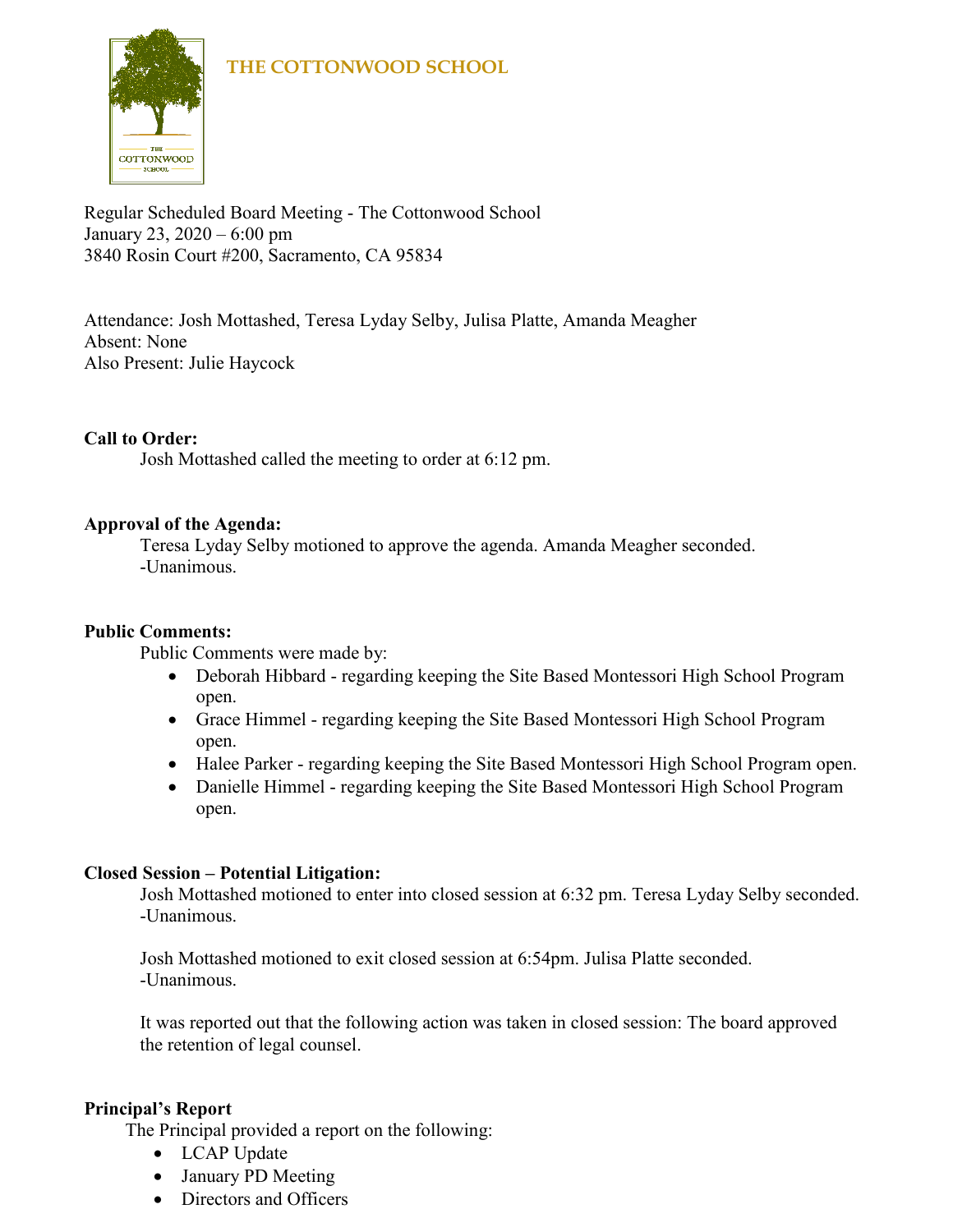- Insurance Deductible
- Form 700s
- SB 126
- High School Montessori Program Presentation.

#### **Discussion and Potential Action on the Nomination of Board Members:**

Julisa Platte motioned to appoint Dr. Norman Lorenz as a Board Member. Josh Mottashed seconded.

-Unanimous.

#### **Discussion and Potential Action on November Board Meeting Minutes:**

Julisa Platte motioned to approve the November Board Meeting Minutes. Teresa Lyday Selby seconded.

-Unanimous.

#### **Discussion and Potential Action on November – December Financials:**

Josh Mottashed motioned to approve the November – December Financials. Amanda Meagher seconded.

-Unanimous.

# **Discussion and Potential Action on the Site-Based Montessori High School Program:**

Josh Mottashed motioned to approve the following action regarding the Site-Based Montessori High School program: The board assign a committee of 2 to bring further information on the program, Amanda Meagher will be chairman with the power to appoint the  $2<sup>nd</sup>$  person. Julisa Platte seconded.

-Unanimous.

# **Discussion and Potential Action on the Conflict of Interest Code:**

Julisa Platte motioned to approve the Conflict of Interest Code. Teresa Lyday Selby seconded. -Unanimous.

## **Discussion and Potential Action on the Anti-Harassment / Discrimination / Intimidation / Bullying / Retaliation Policy:**

Julisa Platte motioned to approve the Anti-Harassment / Discrimination / Intimidation / Bullying / Retaliation Policy. Amanda Meagher seconded. -Unanimous.

# **Discussion and Potential Action on the Residency Policy:**

Julisa Platte motioned to approve the Residency Policy. Teresa Lyday Selby seconded. -Unanimous.

# **Discussion and Potential Action on the Kindergarten and Transitional Kindergarten Policy:**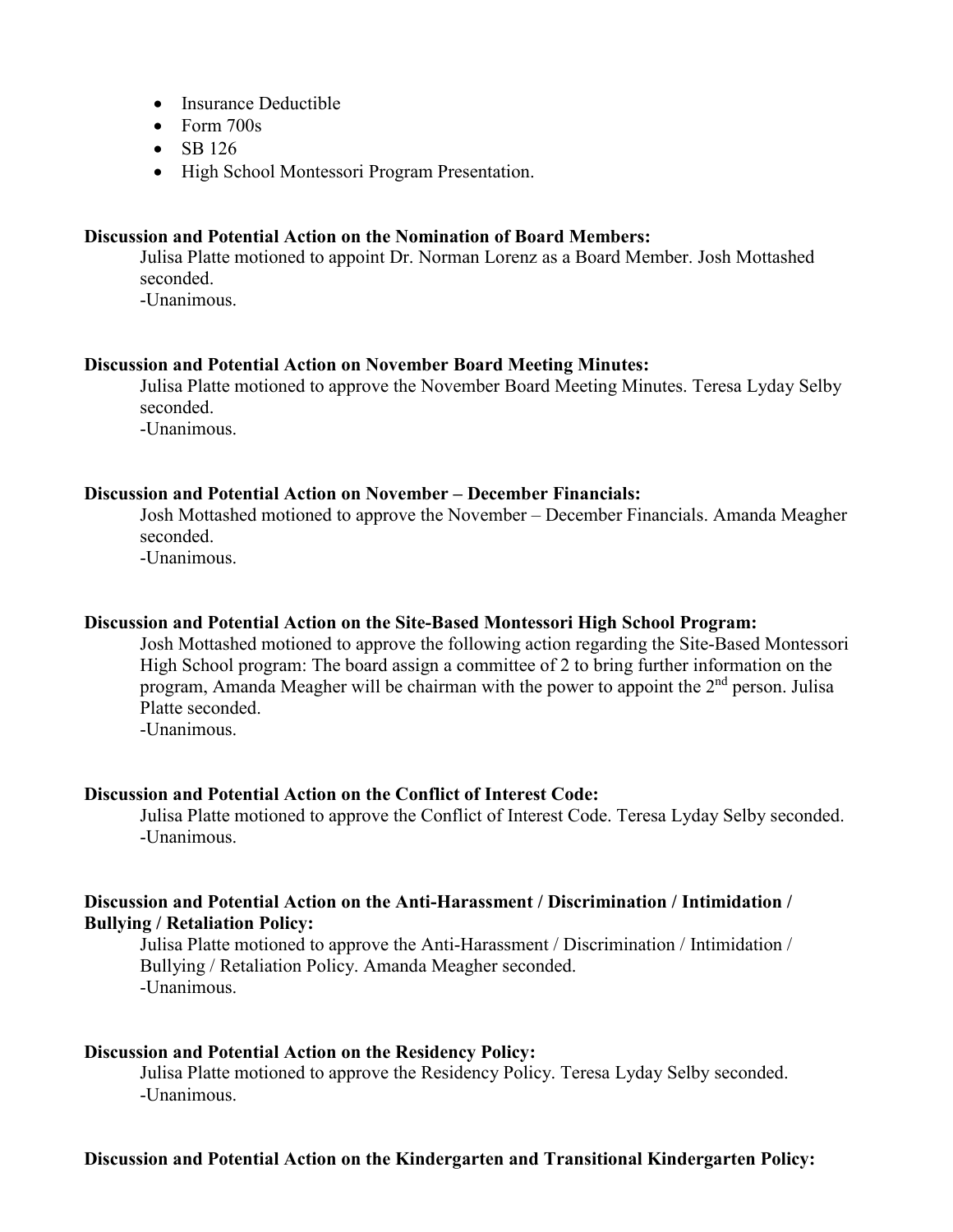Amanda Meagher motioned to approve the Kindergarten and Transitional Kindergarten Policy. Julisa Platte seconded. -Unanimous.

#### **Discussion and Potential Action on the Foster Youth Policy:**

Teresa Lyday Selby motioned to approve the Foster Youth Policy. Amanda Meagher seconded. -Unanimous.

## **Discussion and Potential Action on the Transgender and Gender Nonconforming Students Policy:**

Amanda Meagher motioned to approve the Transgender and Gender Nonconforming Students Policy. Julisa Platte seconded. -Unanimous.

#### **Discussion and Potential Action on the Induction Policy:**

Amanda Meagher motioned to approve the Induction Policy. Teresa Lyday Selby seconded. -Unanimous.

#### **Discussion and Potential Action on the School Closure Policy:**

Julisa Platte motioned to approve the School Closure Policy. Amanda Meagher seconded. -Unanimous.

#### **Discussion and Potential Action on the Educational Materials and Restitution Policy:**

Julisa Platte motioned to approve the Educational Materials and Restitution Policy. Amanda Meagher seconded. -Unanimous.

#### **Discussion and Potential Action on the Healthy Youth Act Curriculum:**

Josh Mottashed motioned to approve the Healthy Youth Act Curriculum. Amanda Meagher seconded.

-Unanimous.

#### **Discussion and Potential Action on the Master Agreement:**

Julisa Platte motioned to approve the Master Agreement. Amanda Meagher seconded. -Unanimous.

#### **Discussion and Potential Action on the Board Meeting Calendar:**

Julisa Platte motioned to approve the Board Meeting Calendar. Josh Mottashed seconded. -Unanimous.

#### **Announcement of Next Regular Scheduled Board Meeting:**

The next regular scheduled board meeting is February 18, 2020.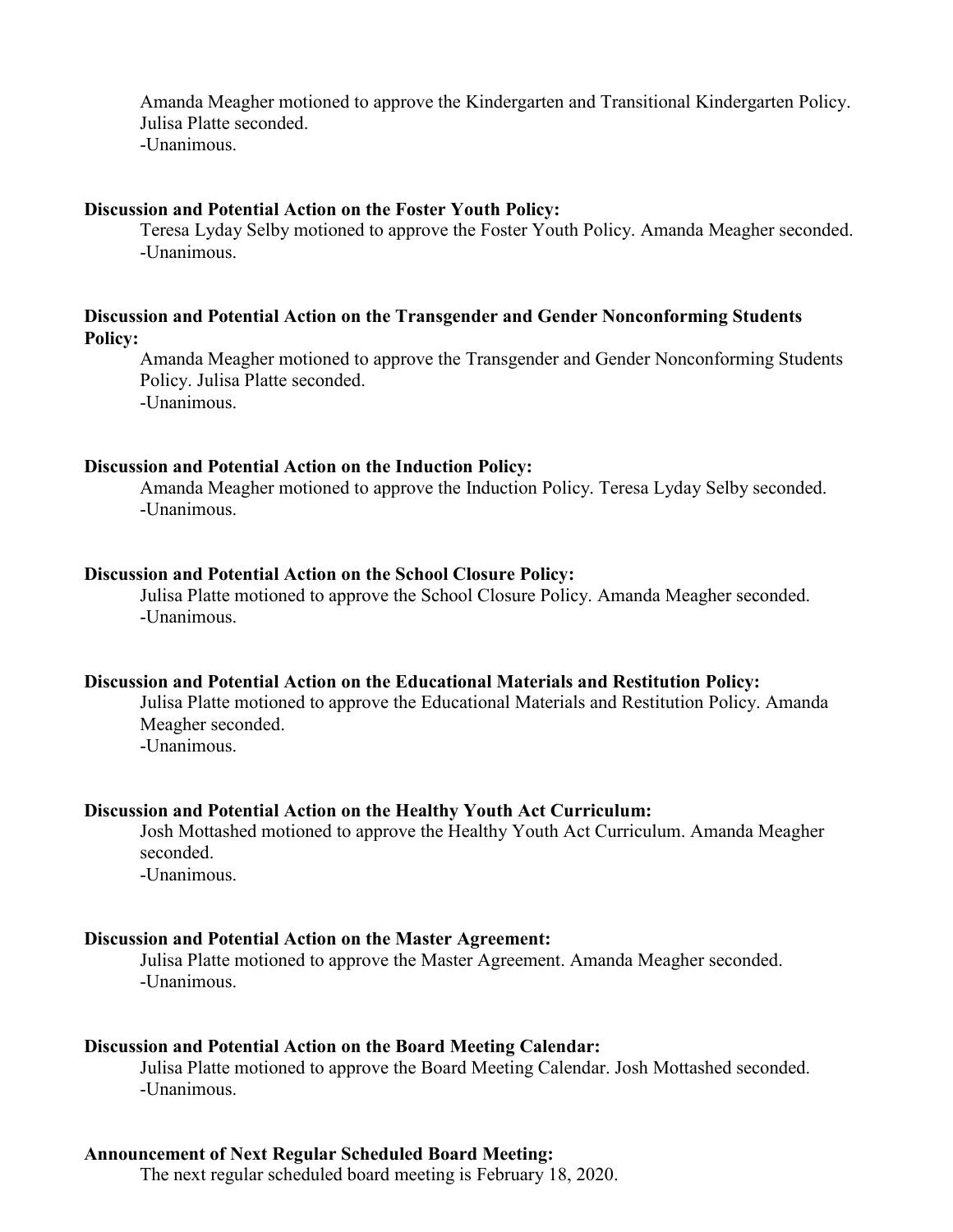# **Adjournment:**

Josh Mottashed motioned to adjourn the meeting. Teresa Lyday Selby seconded. -Unanimous.

Prepared by: Bryanna Brossman

Noted by:

Hipay Salt

Board Secretary